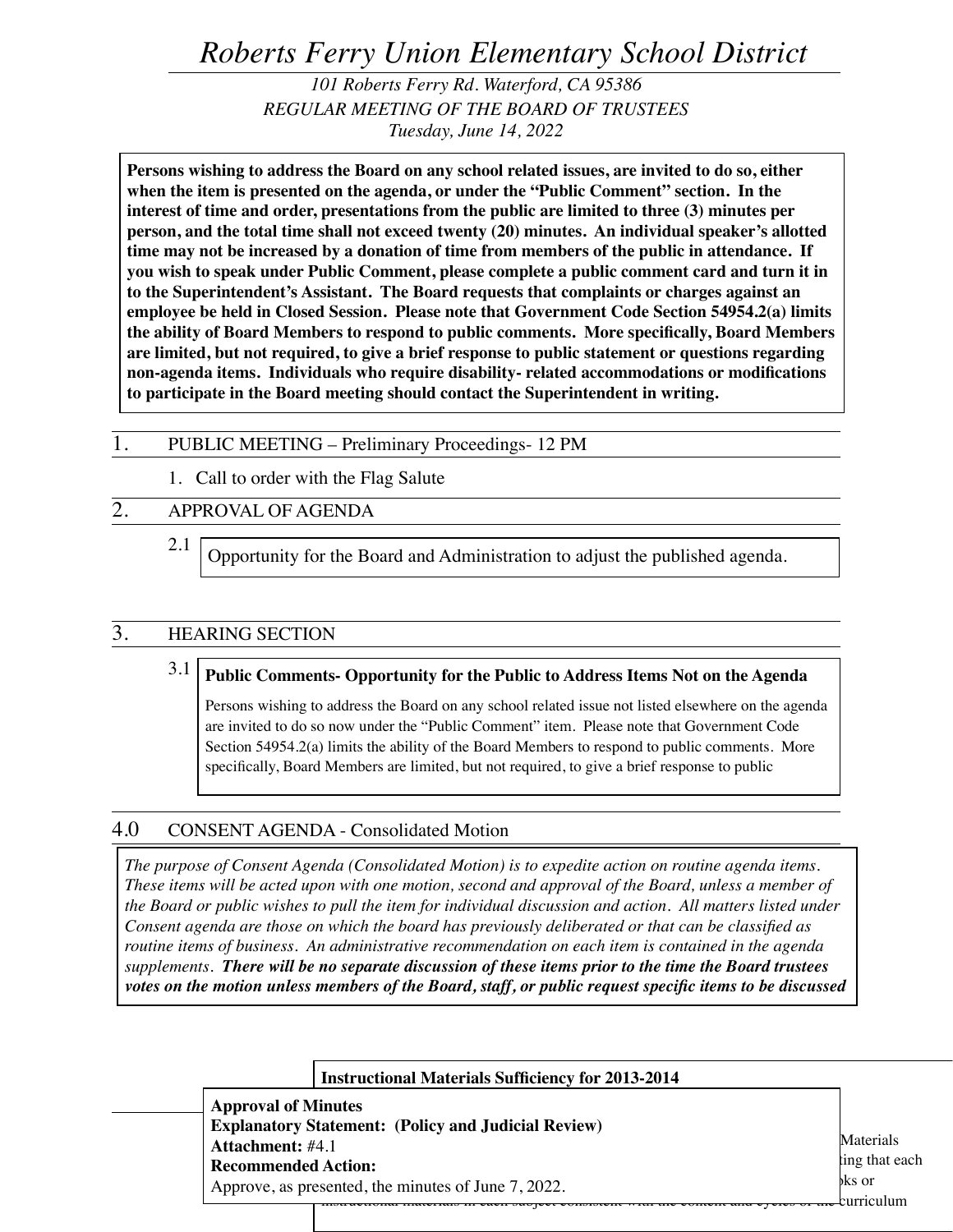4.2 **Ratification of Bills and Warrants Explanatory Statement: (Finance/Facilities) Attachment:** #4.2 **Recommended Action:** Approve the ratification of warrants from June 14, 2022.

## 5.0 ACTION ITEMS

### 5.1 **2022-2023 Local Control Accountability Plans Explanatory Statement: (Student Learning and Achievement)** The Local Control Accountability Plan for the Roberts Ferry School District and Charter have been provided. **Attachment:** 5.1 *Public Comment. Board Discussion.* **Recommendation:** Approve the 2022-2023 Local Control Accountability Plans.

#### 5.2 **2022-2023 Budget**

### **Explanatory Statement: (Finance/Facilities)**

The 2022-2023 budget is based on the Local Control Funding Formula. **Attachment:** A copy of the Budget is available at the school office. *Public Comment. Board Discussion.* **Recommendation:** Adopt the 2022-2023 Budget.

## **Resolution Authorizing End of Year Transfers.**

**Attachment:** #5.3 *Public Comment. Board Discussion.* **Recommendation:** Approve Resolution # 2223614.

### 5.4 **Long Term Substitute Pay \$220.00 a day. Attachment:** None. *Public Comment. Board Discussion.*

**Recommendation:** Approve the long term substitute pay to \$220.00 a day.

5.5

5.3

**Resolution ordering Governing Board Member Election. Attachment:** #5.5 *Public Comment. Board Discussion.* **Recommendation:** Approve Resolution # 22236142.

*Roberts Ferry Union Elementary School District Board of Trustees Meeting Agenda June 14, 2022 Page 2 of 3*